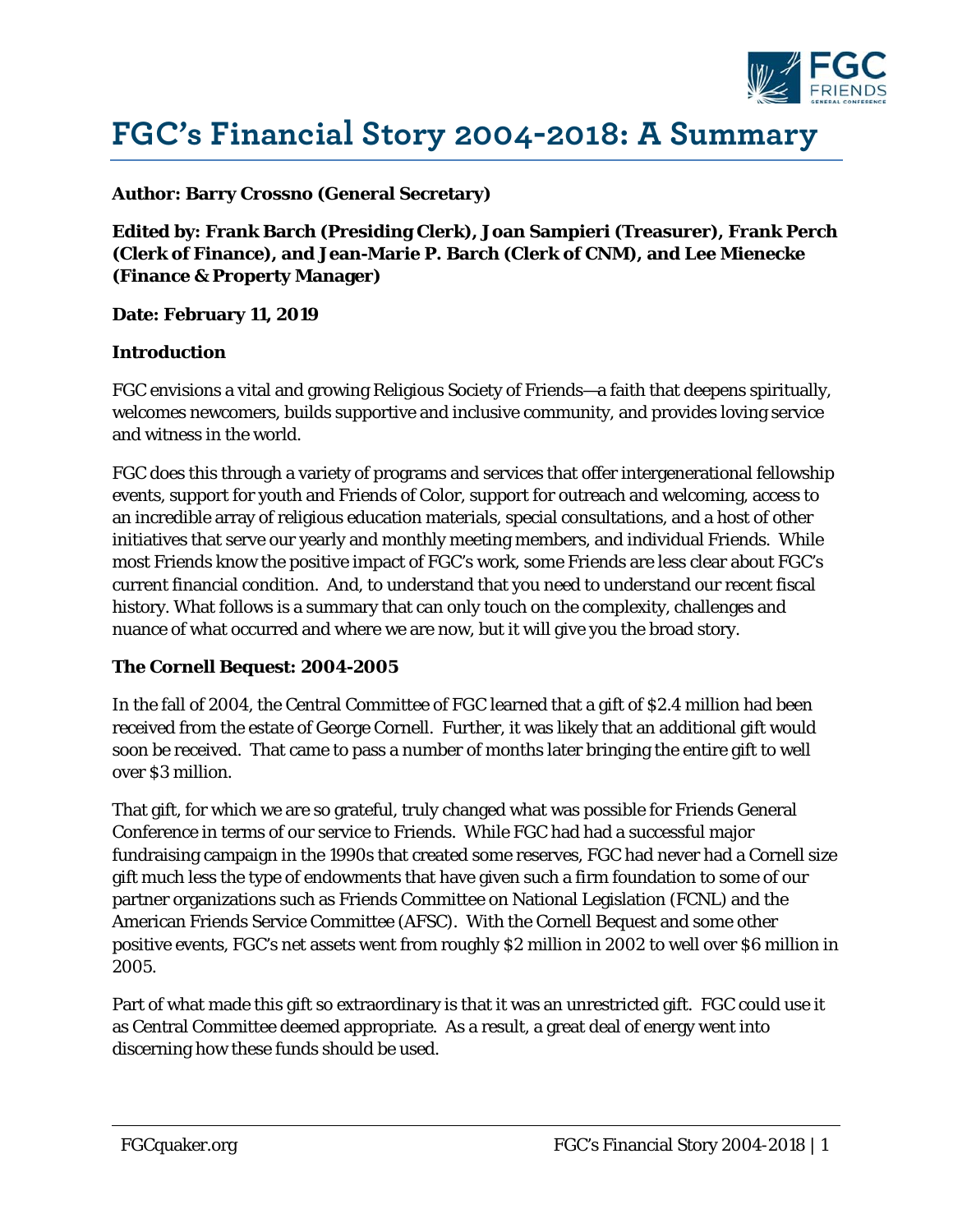

After much thought, it was recommended in 2005 that the majority of the funds be invested long-term (rather than spent short-term) and that the investment income be used to help stabilize the finances of the organization. It was also recommended that some of the funds be used for special projects.

- \$30,000 was recommended to be used to help capitalize the Friends Mutual Health Insurance Group, which is a now a cooperative, member-owned health insurance plan administered by Everence (a Mennonite non-profit financial services group) that serves hundreds of staff members at Quaker institutions including FGC. The cooperative helps FGC obtain quality health insurance, while adhering to Quaker values.
- It was recommended that some funds be used to help renovate the FGC offices in Philadelphia, which had gone without major improvements for almost 17 years.
- Recognizing how the Cornell gift had positively impacted FGC, Development Committee asked that some money be invested in increased planned giving efforts so that FGC might build additional reserves and have greater programmatic impact long-term.
- Lastly, it was recommended that some of the money be used to help cover the cost of a feasibility study for a possible comprehensive campaign.

# **Stoking the Spiritual Fire of Quakerism: A Comprehensive Campaign 2007-2014**

Based on feedback from Friends over several years, FGC conceived of a number of new programmatic initiatives revolving around youth and outreach. FGC then tested these ideas in a campaign feasibility study to see if Friends might financially support an expansion of our programs. A positive response to that study then resulted in a major fundraising campaign called *Stoking the Spiritual Fire of Quakerism.* Even though the campaign unfolded in the midst of the 2007-8 financial crisis, it was largely successful and deeply impactful. It raised roughly \$6.3 million from almost 2,000 Friends to expand programmatic initiatives and staffing; at our peak in 2009, FGC was 24 full-time equivalent staff. The one part of the campaign that was postponed indefinitely (due to the poor economy) was an endowment for the Gathering, which we hope will be realized in the future. We're extremely grateful to all the donors, volunteers and committee members who helped FGC offer compelling experiences, programs and services to thousands of Friends over the course of the Stoking the Spiritual Fire campaign. By working together, everyone made a tremendous difference.

In approving the Stoking the Spiritual Fire Campaign, Central Committee, the governing body of FGC, was in unity that the great majority of the money raised was to be spent over a relatively short period of time; roughly 5-7 years. The exception, as mentioned above, was to be roughly a million dollars to be raised for a Gathering endowment. This overall campaign structure meant FGC was going to expand programs and staffing significantly during those years and then need to both reduce staffing and programs as the campaign money was used. By spending over a compact amount of time, FGC could have a strong impact in the expanded areas of programming. Since FGC wouldn't know program impact until the programs were expanded, those to be laid down or reduced in size would be decided later as the campaign funds were being depleted.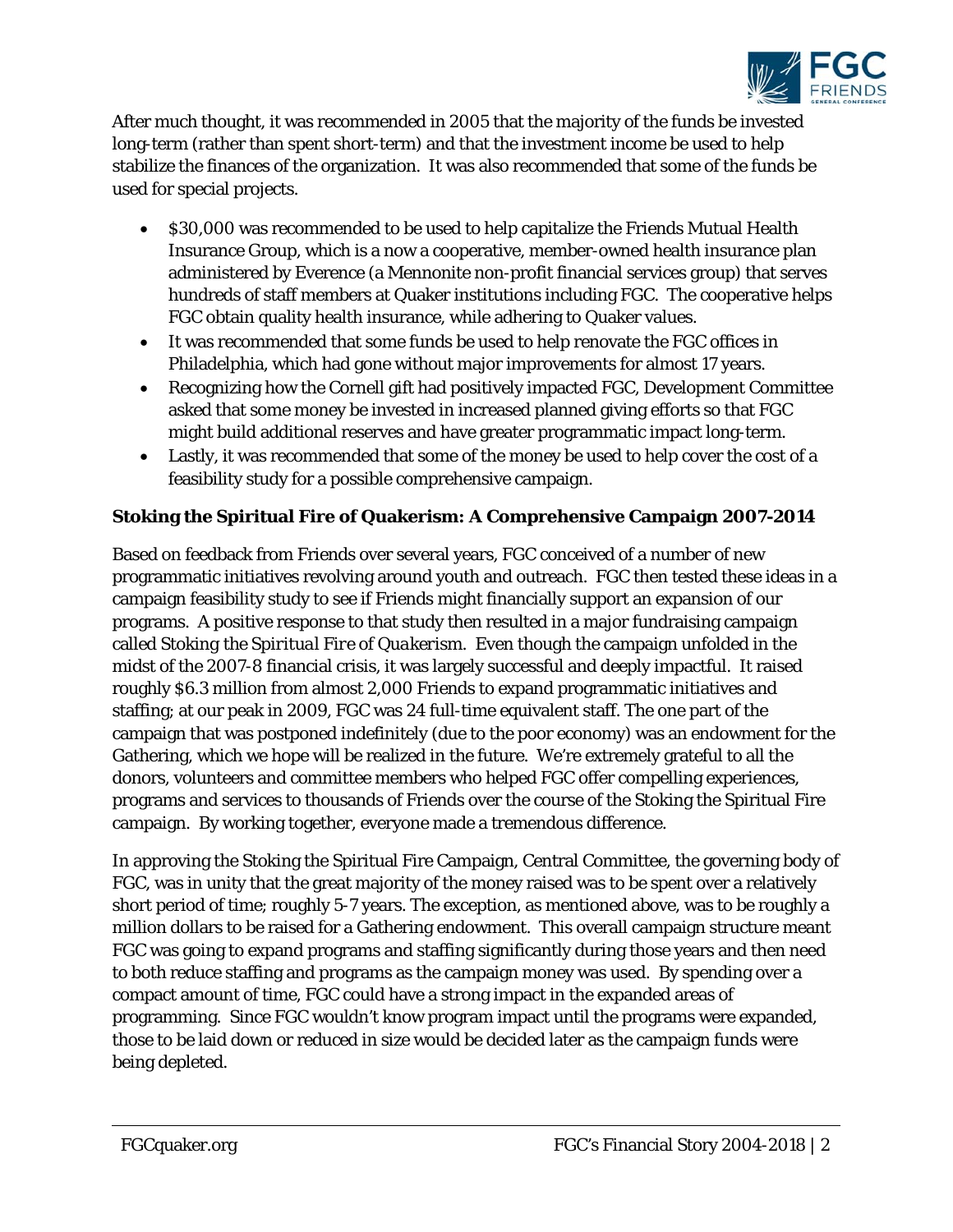

## **A Time of Transition 2011-2015**

In 2011, FGC had a major leadership change that also corresponded with the Stoking the Fire Campaign approaching its end. While some decisions about program reductions had already been made, there was much more that had to be decided so that FGC might avoid spending beyond the money raised in the campaign; this turned out to be far more difficult than anyone had imagined.

There was a great deal of good being effected by all the new programs and many Friends across our various committees were hopeful that we could keep as much work going as possible. There was also hope that we might extend the duration of The New Meetings project (started 2012) for longer than the original 3 years of funding generously provided by the Shoemaker Fund. As a result, while there were more reductions from 2011-2014, there was also some hope that Friends might support a new major fundraising initiative. This new campaign would allow FGC to hold onto some of the expanded programming from the last campaign, support the New Meetings Project, and also allow us to expand our religious education initiatives. Further, the human toll of laying down programs was very rough on staff and committee members alike. It was hoped that a new campaign might help us stabilize at roughly 18-20 full-time staff with help from our donor base.

Therefore, in 2014-2015 a feasibility study was conducted to see if Friends would support another major fundraising campaign. The feasibility study came back with important news. Some of our donors thought we were coming back to them too soon, that we had too much programming, and that we weren't working as collaboratively as we should with the Yearly Meetings that are FGC. While there were some donors who were supportive, Central Committee reluctantly agreed that there was not enough support to move forward with a campaign at that time.

## **Steering into the Fiscal Storm 2015-2018**

Once it was clear that we couldn't run a campaign, FGC again started trimming programs and staff while working hard to preserve core programs and attempting to reimagine how we serve our Yearly Meetings. It was a very difficult time. Some members of governance thought we moved too slowly. Other members of governance thought we moved too quickly and cut too deeply. The process was challenging. We had to say goodbye to some really wonderful staff members and lost some wonderful committee members as well, due to burn-out and disagreements. We're grateful for everyone's service and for the service of Friends who chose to stay in relationship with one another and FGC, even when they didn't agree with some of the difficult decisions that were made. In the end, with the good faith and commitment of our Clerks, Treasurers, our staff, and the body of Central Committee, we made many of the painful decisions that needed to be made and have now gotten very close, financially, to where we need to be.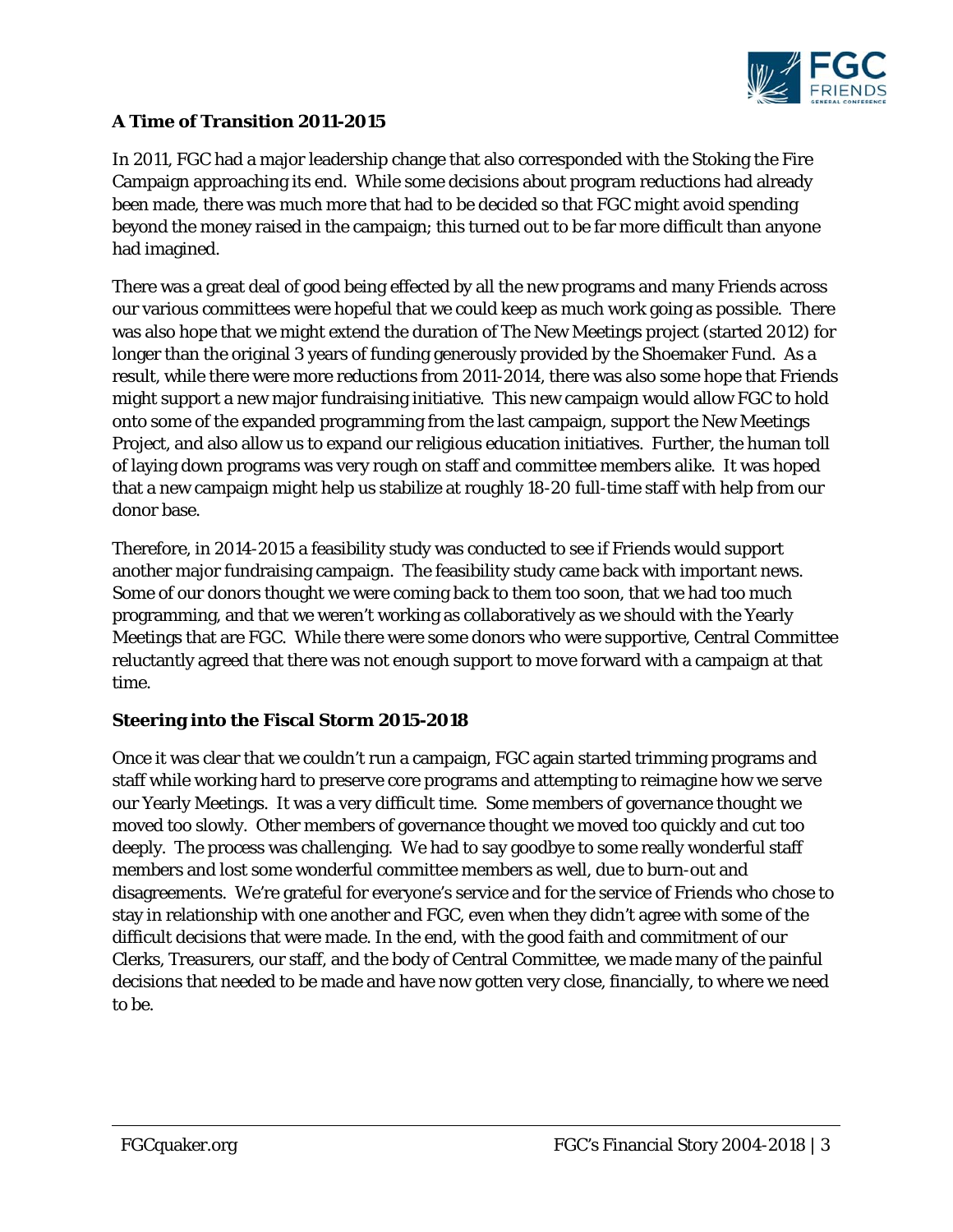



As you can see in the chart above, there was a large spike in FGC's assets due to the Cornell fund in 2004-5 and then again starting in 2006-7 corresponding with the campaign. You can also see that the campaign assets, as planned, were spent down over the next several years. With 2006 as the baseline, you can see that by fiscal year 2014 FGC had essentially spent down the campaign money raised. From 2014-2016, FGC's balance sheet fell progressively further below our 2006 baseline. Many members of FGC's governance did not want to see FGC deplete our remaining assets, as we relied on those assets to generate interest and investment income that supported programs long-term. So FGC did the difficult work of trying to reduce our spending to a level our Finance committee considers sustainable. Between the program and staff cuts, along with a very good run in the stock market, you can see that FGC's asset base finally stabilized and started to grow again in 2016-2017. In fact, our assets are now getting close to what they were before the last campaign.

## **Going Forward: 2019 and Beyond**

While our balance sheet is moving in the right direction, FGC still has work to do from a financial perspective. Our Finance Committee defines sustainability as not taking more than 5% each year from the Cornell Fund--our largest unrestricted fund-- essentially treating it as a restricted endowment. For fiscal year 2018, on a \$1.9 million budget, we missed our sustainability goal by \$22,257, or 1 percent of budget. Close! We were very close. After a few years of dipping hard into reserves, it was a tremendous relief to have made so much progress. Yet, we realize there is still a distance to go. Many Friends have told us that they really want FGC to maintain the level of programs that we currently have, that it makes a very real and positive difference for them. Therefore, we've been asking our supporters to help us close this gap so that FGC has a long-term financial stability while providing the programs Friends want. This dialogue is on-going. Thank you to all the Friends who have increased their giving this year as we attempt to reach a completely balanced budget. We're hopeful that more Friends will choose to support FGC and our vital work this year and in future years.